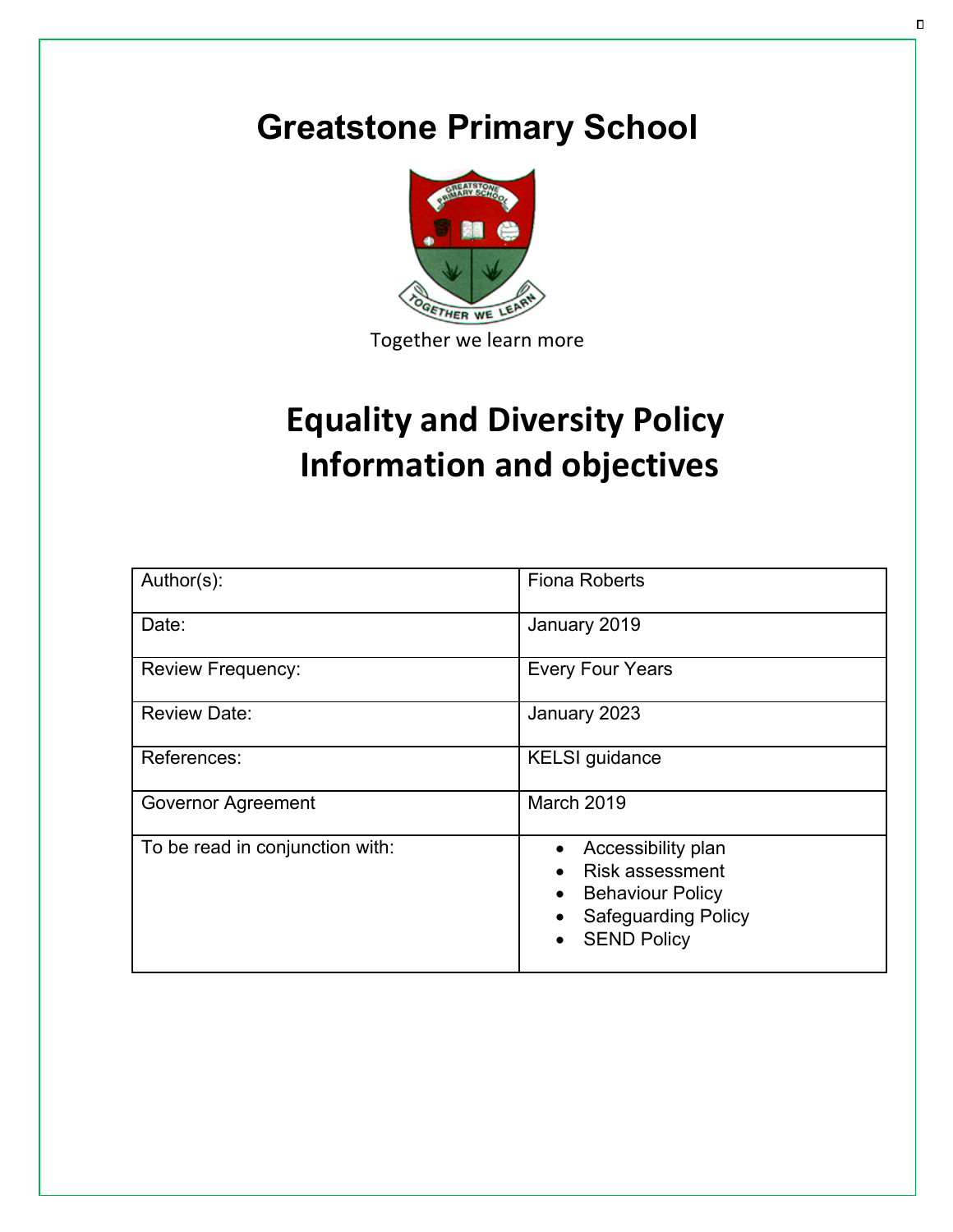# **Contents**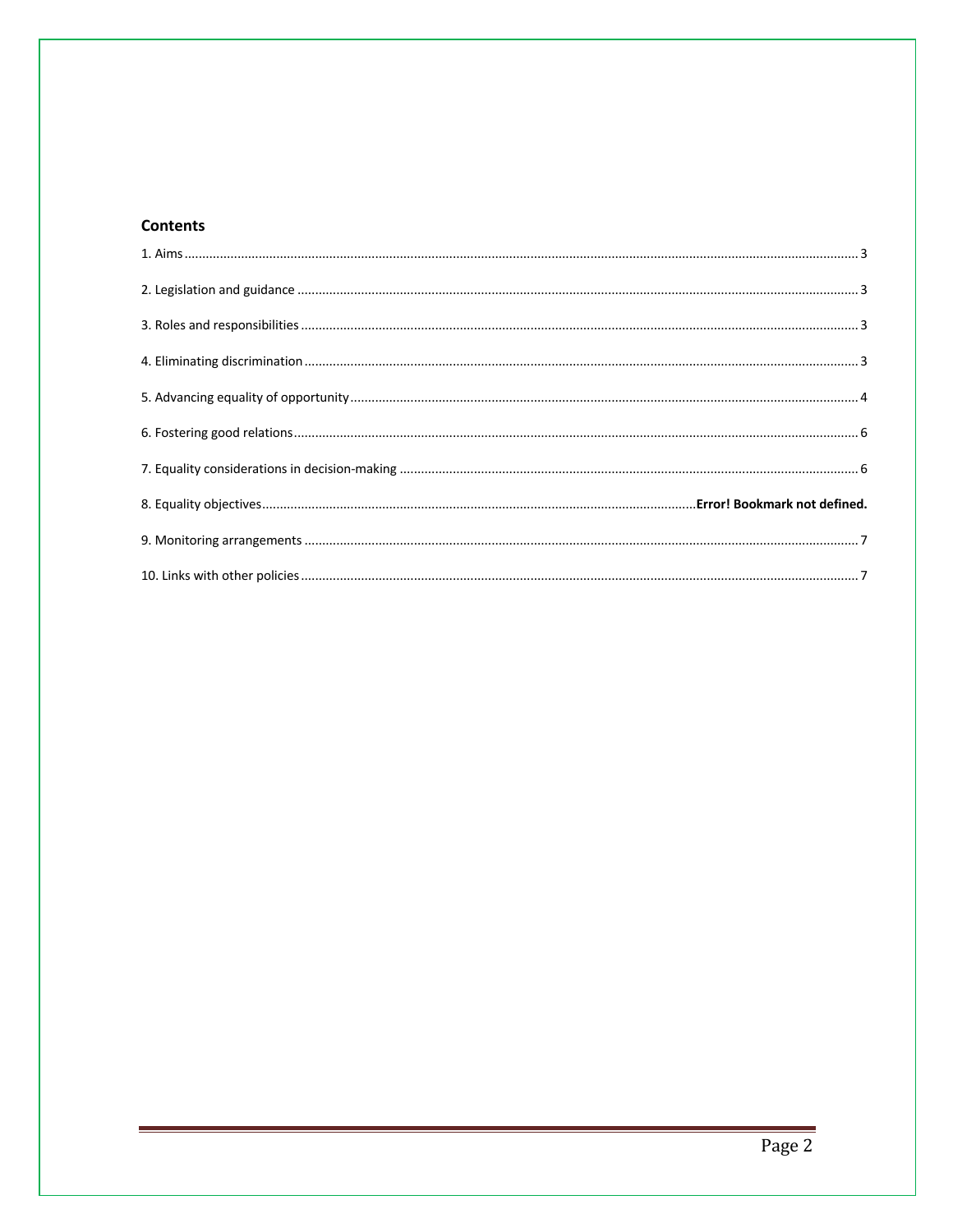## **Greatstone Primary School – Equality Information & Objectives**

Greatstone Primary School is a fully inclusive school and Nursery with a mission of working together to achieve the best for all children. The Governing Body, the Senior Leadership Team and all other individuals within the School community are committed to the elimination of discrimination and to the advancement of equality in every aspect of school life. This is a continuing commitment that extends from working in partnership with parents to help pupils to achieve their full potential out to the School's immediate community and beyond. Responsibility is considered to be joint and several, and is nondelegable.

### **1. Aims**

Our school aims to meet its obligations under the public sector equality duty by having due regard to the need to:

- Eliminate discrimination and other conduct that is prohibited by the Equality Act 2010
- Advance equality of opportunity between people who share a protected characteristic and people who do not share it
- Foster good relations across all characteristics between people who share a protected characteristic and people who do not share it

### **2. Legislation and guidance**

This document meets the requirements under the following legislation:

- The Equality Act 2010, which introduced the public sector equality duty and protects people from discrimination
- The Equality Act 2010 (Specific Duties) Regulations 2011, which require schools to publish information to demonstrate how they are complying with the public sector equality duty and to publish equality objectives

This document is also based on Department for Education (DfE) guidance: The Equality Act 2010 and schools.

### **3. Roles and responsibilities**

The governing body will:

- Ensure that the equality information and objectives as set out in this statement are published and communicated throughout the school, including to staff, pupils and parents, and that they are reviewed and updated at least once every four years
- Delegate responsibility for monitoring the achievement of the objectives on a daily basis to the headteacher

The headteacher will:

- Promote knowledge and understanding of the equality objectives amongst staff and pupils
- Monitor success in achieving the objectives and report back to governors

### **4. Eliminating discrimination**

The school is aware of its obligations under the Equality Act 2010 and complies with non-discrimination provisions.

Where relevant, our policies include reference to the importance of avoiding discrimination and other prohibited conduct.

Staff and governors are regularly reminded of their responsibilities under the Equality Act, for example during meetings. Where this has been discussed during a meeting it is recorded in the meeting minutes.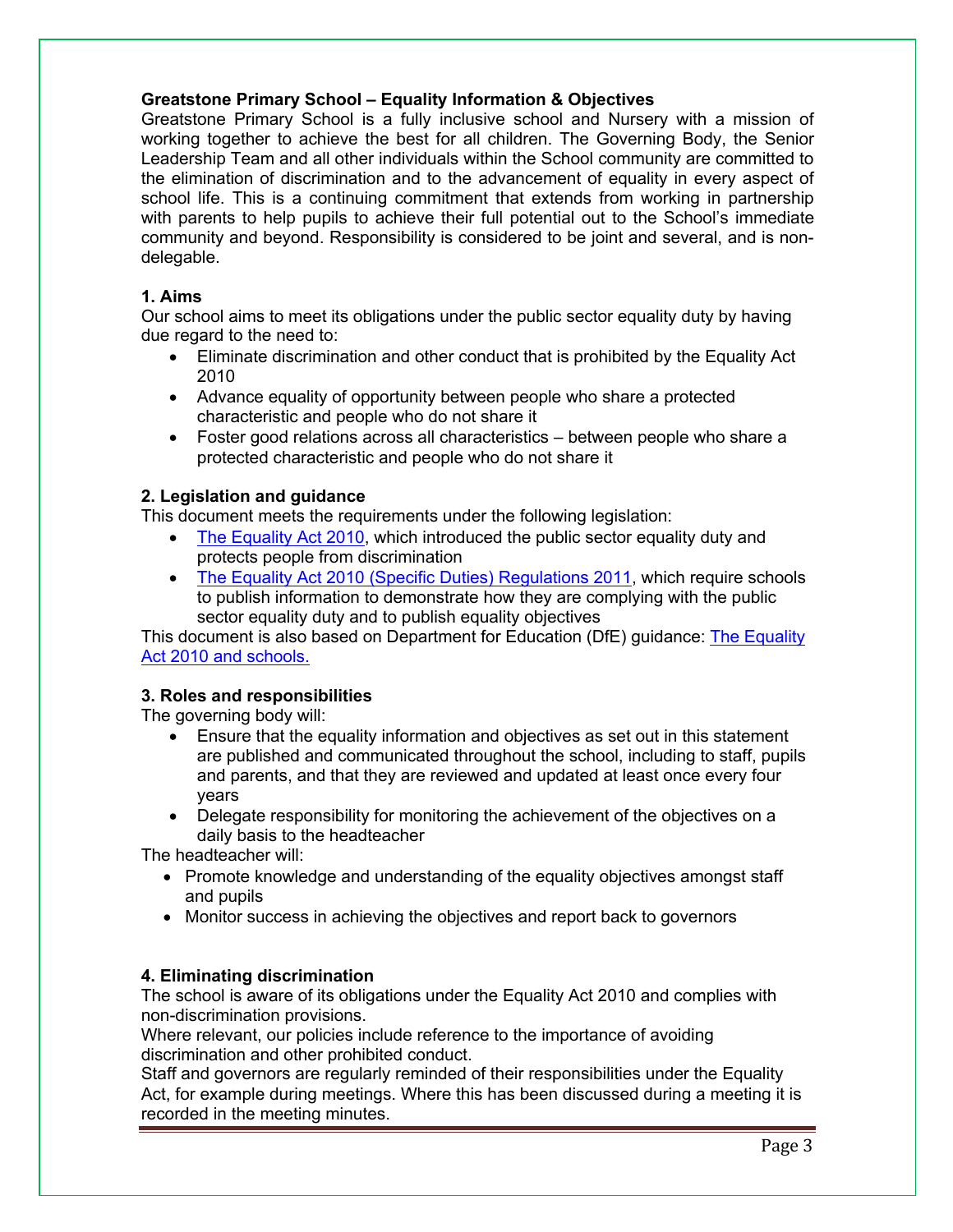New staff receive training on the Equality Act as part of their induction, and all staff receive refresher training every **year.**

### **5. Advancing equality of opportunity**

As set out in the DfE guidance on the Equality Act, the school aims to advance equality of opportunity by:

- Removing or minimising disadvantages suffered by people which are connected to a particular characteristic they have (e.g. pupils with disabilities, or gay pupils who are being subjected to homophobic bullying)
- Taking steps to meet the particular needs of people who have a particular characteristic
- Encouraging people who have a particular characteristic to participate fully in any activities (e.g. encouraging all pupils to be involved in the full range of school societies)

In fulfilling this aspect of the duty, the school will use nine principles noted below:

#### **Principle 1 - All Learners Are of Equal Value**

We accept all learners and potential learners, and their parents and carers as of equal value:

- whether or not they are disabled
- whatever their ethnicity, culture, national origin or national status
- whatever their gender and gender identity
- whatever their religious or non-religious affiliation or faith background
- whatever their sexual orientation

### **Principle 2 - Recognition of and Respect for Difference**

Treating people equally (Principle 1 above) does not necessarily involve treating them all the same. Our policies, procedures and activities must not discriminate, but must nevertheless, take account of differences of life-experience, outlook and background, and in the kinds of prejudice that people may face, in relation to:

- disability, so that reasonable adjustments are made
- ethnicity, so that different cultural backgrounds and experiences of prejudice are recognised
- gender, so that the different needs and experiences of girls and boys, and women and men are recognised
- religion, belief or faith background
- sexual orientation
- aender identity
- pregnancy/maternity, and, in relation to employment, age and marriage/civil partnership

#### **Principle 3 - Positive Attitudes and Relationships and a Shared Sense of Cohesion and Belonging**

- We intend that our policies, procedures and activities should promote:
- positive attitudes towards disabled people, good relations between disabled and non-disabled people and an absence of harassment of disabled people
- positive interaction, good relations and dialogue between groups and communities different from each other in terms of ethnicity, culture, religious affiliation, national origin or national status, and an absence of prejudice-based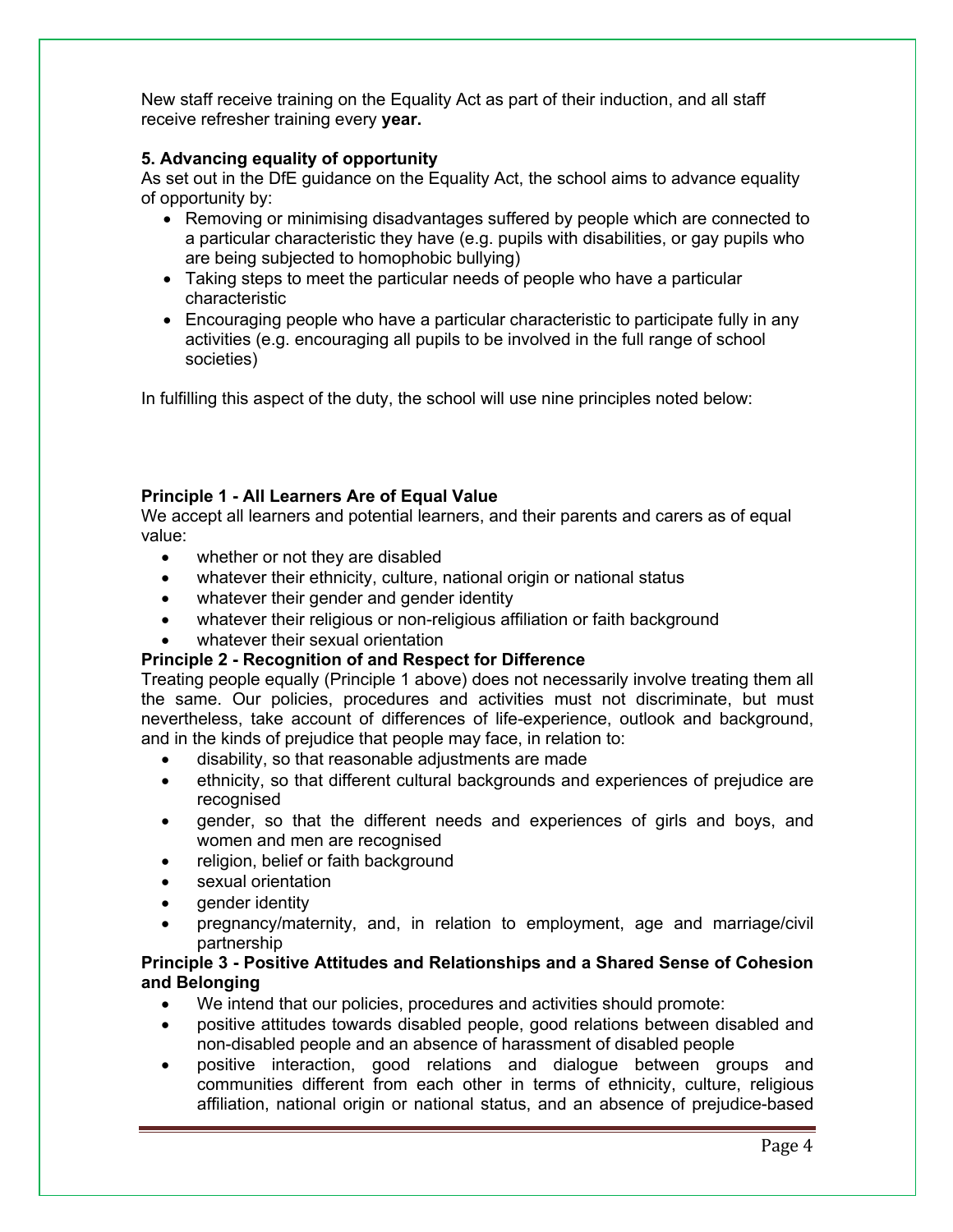bullying and incidents

• mutual respect and good relations between boys and girls, and women and men, and an absence of sexual, homophobic and gender-identity based harassment

**Principle 4 - Good Equalities Practice in Staff Recruitment, Retention and Development**

We ensure that policies and procedures should benefit all employees and potential employees, for example in recruitment or promotion, and in continuing professional development:

- whether or not they are disabled
- whatever their ethnicity, culture, religious affiliation, national origin or national status
- whatever their gender and sexual orientation or gender identity
- in respect of pregnancy/maternity, age and marriage/civil partnership

**Principle 5 - Reduction and Removal of Inequalities and Barriers that Already Exist** in addition to avoiding or minimising possible negative impacts of our policies, we take opportunities to maximise positive impacts by reducing and removing inequalities and barriers that may already exist in relation to:

- disabled and non-disabled people
- people of different ethnic, cultural and religious backgrounds
- girls and boys, women and men
- sexual orientation
- gender identity

# **Principle 6 - Consultation and Involvement**

We engage with arrange of groups and individuals to ensure that those who are affected by a policy or activity are consulted and involved in the design of new policies and in the review of existing ones. As appropriate, we consult and involve groups and individuals in relation to:

- disability
- religion/belief
- sexual orientation
- gender
- gender identity
- **ethnicity**

### **Principle 7 - Society as a Whole Should Benefit**

We intend that our policies and activities should benefit society as a whole, both locally and nationally, by fostering greater social cohesion, and greater participation in public life of all groups and individuals in relation to:

- disability
- religion/belief
- sexual orientation
- gender
- gender identity
- ethnicity
- age

### **Principle 8 - Practices Based on Sound Evidence and Information**

We maintain and publish from time to time, quantitative and qualitative information about our progress towards greater equality in relation to:

- disability
- religion/belief
- sexual orientation
- gender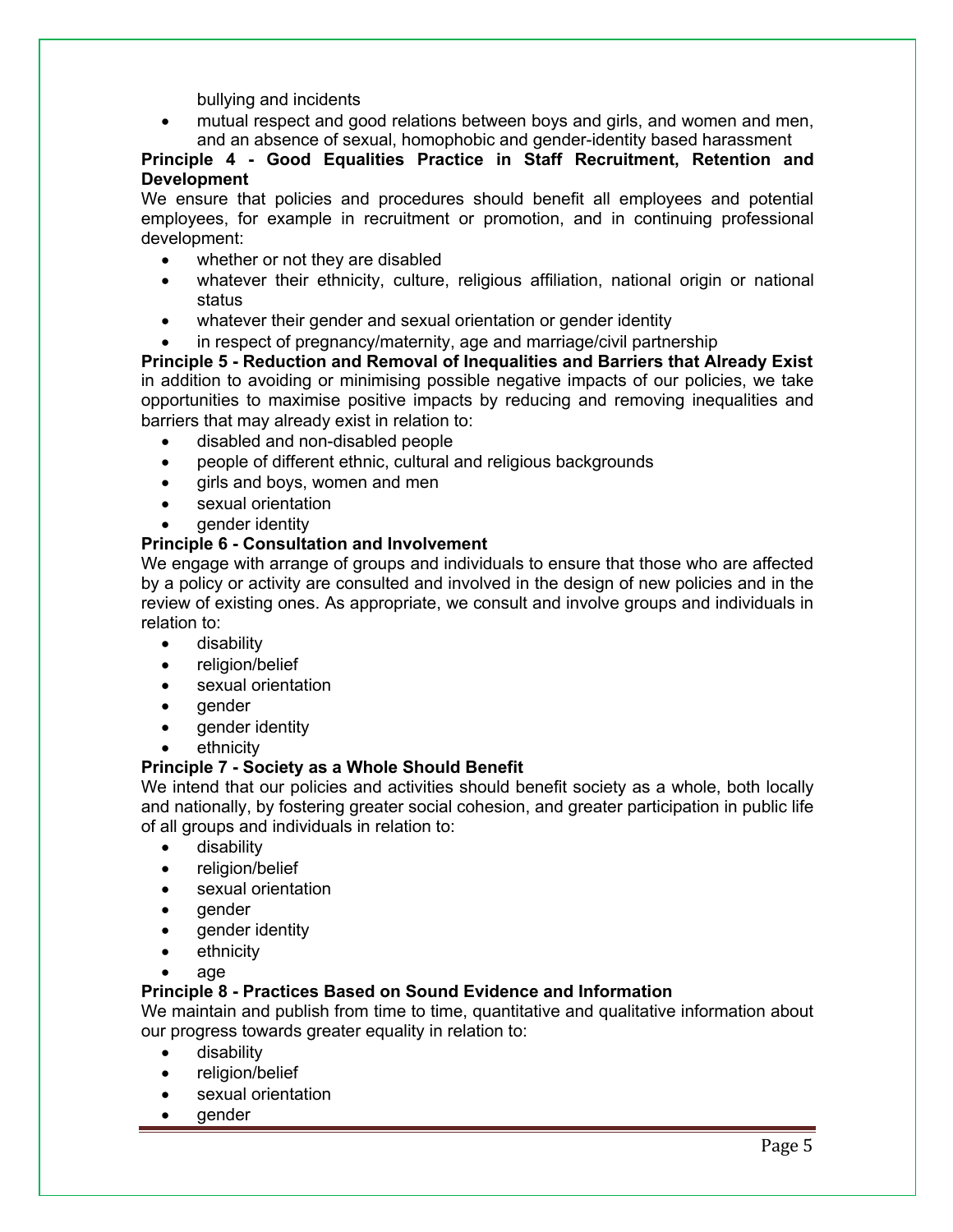- gender identity
- ethnicity

# **Principle 9 - Objectives**

We formulate and publish from time to time, specific and measurable objectives, based on the evidence we have collected and the engagement in which we have been involved in relation to all areas listed above, taking into account national and local priorities and issues as appropriate.

We consider equalities action planning annually within the School Improvement Plan and the process of self-evaluation

# **6. Fostering good relations**

The school aims to foster good relations between those who share a protected characteristic and those who do not share it by:

- Promoting tolerance, friendship and understanding of a range of religions and cultures through different aspects of our curriculum. This includes teaching in RE, citizenship and personal, social, health and economic (PSHE) education, but also activities in other curriculum areas. For example, as part of teaching and learning in English/reading, pupils will be introduced to literature from a range of cultures
- Holding assemblies dealing with relevant issues. Pupils will be encouraged to take a lead in such assemblies and we will also invite external speakers to contribute
- Working with our local community. This includes inviting leaders of local faith groups to speak at assemblies, and organising school trips and activities based around the local community
- Encouraging and implementing initiatives to deal with tensions between different groups of pupils within the school. For example, our Young Governors has representatives from different year groups and is formed of pupils from a range of backgrounds. All pupils are encouraged to participate in the school's activities, such as sports clubs. We also work with parents to promote knowledge and understanding of different cultures

# **7. Equality considerations in decision-making**

The school ensures it has due regard to equality considerations whenever significant decisions are made.

The school always considers the impact of significant decisions on particular groups. For example, when a school trip or activity is being planned, the school considers whether the trip:

- Is accessible to pupils with disabilities
- Has equivalent facilities for boys and girls

**The school keeps a written record (known as an Equality Impact Assessment) to show we have actively considered our equality duties and asked ourselves relevant questions. This is recorded at the same time as the risk assessment when planning school trips and activities. The record is completed by the member of staff organising the activity and is stored electronically with the completed risk assessment.** 

# **8. Equality Objectives**

**Objective 1:** Narrow the gap between attainment of boys and girls at KS2 as a combined score.

Why we have chosen this objective: Noticeable difference in the outcomes for boys and girls at the end of KS2.

To achieve this objective we plan to: Develop good quality first teaching; provide